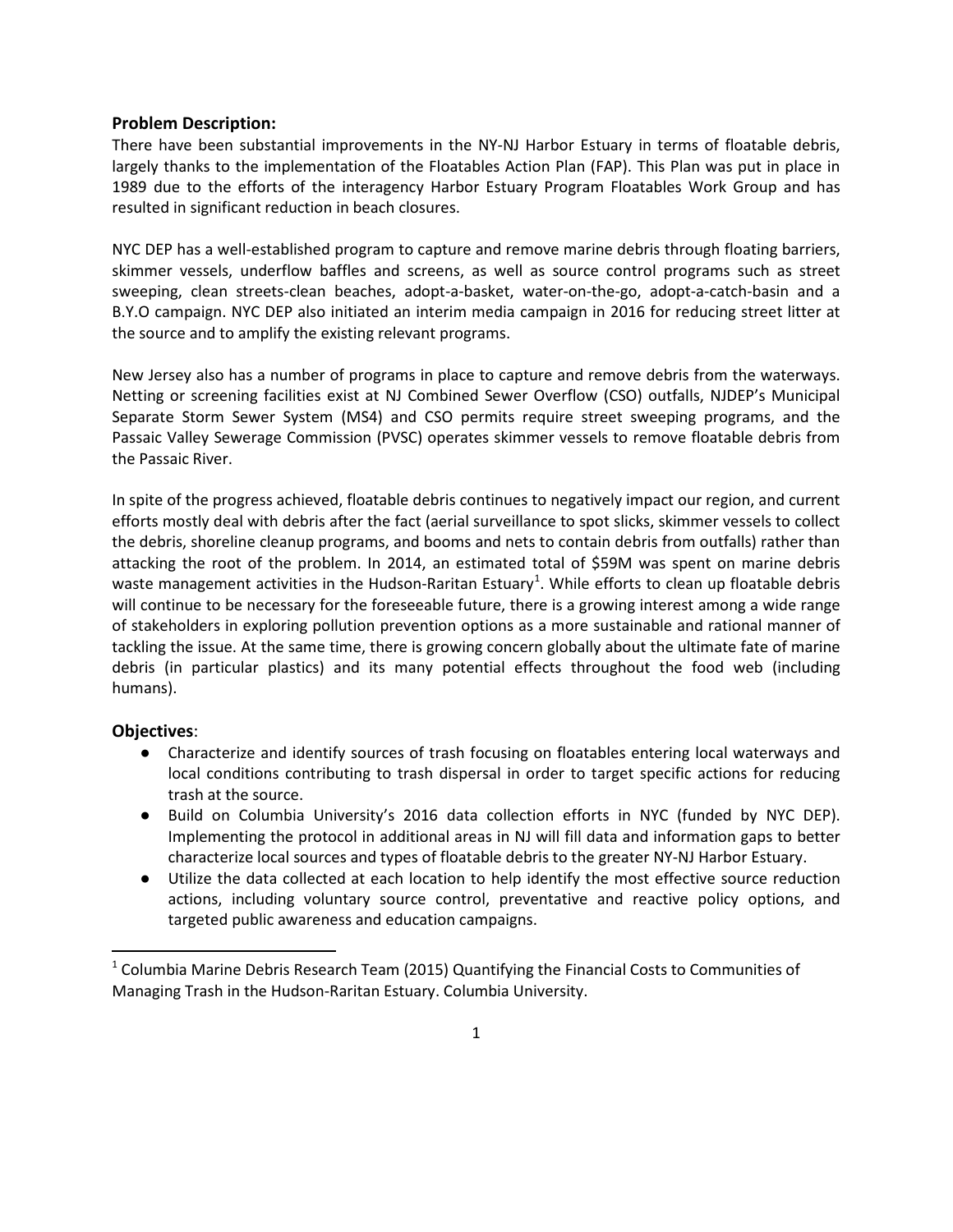- Create and evaluate a model for engaging citizens and stewardship organizations in identifying sources of litter.
- Showcase this project to educate local businesses and residents about trash impacts and solutions to encourage responsible vendor and consumer behavior and stewardship.

## **Methodology:**

- **Task 1: Refinement of data collection protocol for litter survey, site selection and QAPP development.** The Hudson River Foundation/NY-NJ Harbor & Estuary Program (HEP) and Montclair State University's Passaic River Institute (PRI) will make any necessary adjustments to the protocol developed and used by Columbia University students in NYC. We will develop and/or build on a pre-existing QAPP and training materials so that this effort can be replicated in other areas of the Estuary. HEP will take the lead on QAPP development while PRI will identify data collection locations to implement the protocol. Locations are likely to be areas within the separate storm sewer areas that are highly impacted by trash, close to public shorelines and other environmentally sensitive areas, as well as other areas with special considerations, including identification of low-income communities. Sites will be selected using a combination of GIS databases, Land Use and Land Cover data, US Census data, and other data sources as well as ground-truthing. Specific deliverables include:
	- o An EPA/NEIWPCC approved QAPP (Task 1.1);
	- o A finalized data collection protocol, including any field materials such as data collection sheets and instructions (Task 1.2);
	- o A selection of sites at which to implement the litter survey protocol (Task 1.3).
- **Task 2: Field data collection, analysis and reporting.** Similarly to the effort in NYC over the summer of 2016, PRI will implement the protocol by conducting street litter surveys during the spring/summer of 2017 at 25 pre-determined sites along the Lower Passaic River and its tributaries in New Jersey; HEP will engage two community groups to implement the protocol at 10 additional sites. Each site will be visited at least twice during the data collection phase. Data from this project will be used to track trash to specific points of sale, identify brand items and to record visual observations of conditions that could influence transport of trash to storm drains. All data from both PRI and community group surveys will be collated and analyzed. If the data is made available, a comparison analysis on types, sources, and distribution of litter will be conducted with the New York City data. The field data analysis and results will be described in a final report. The final report will include recommendations for how to best eliminate or reduce local and/or regional sources of floatable debris. Specific deliverables include:
	- o Raw data from surveys (Task 2.1);
	- o Analyzed data and findings in a report that will identify types of trash by location, distribution and similarities/differences of results in NJ and NYC (Task 2.2).
- **Task 3: Outreach campaign and communication of results.** Following data collection, analysis and reporting, HEP will present the results to the communities where the data was collected and work with local partners, municipalities and other stakeholders to provide resources and technical assistance. A "Community Trash Reduction Toolkit" for local stakeholders will also be developed. This toolkit will include lessons learned, how to replicate the litter surveys and recommended courses of action for local source reduction depending on results. HEP will also